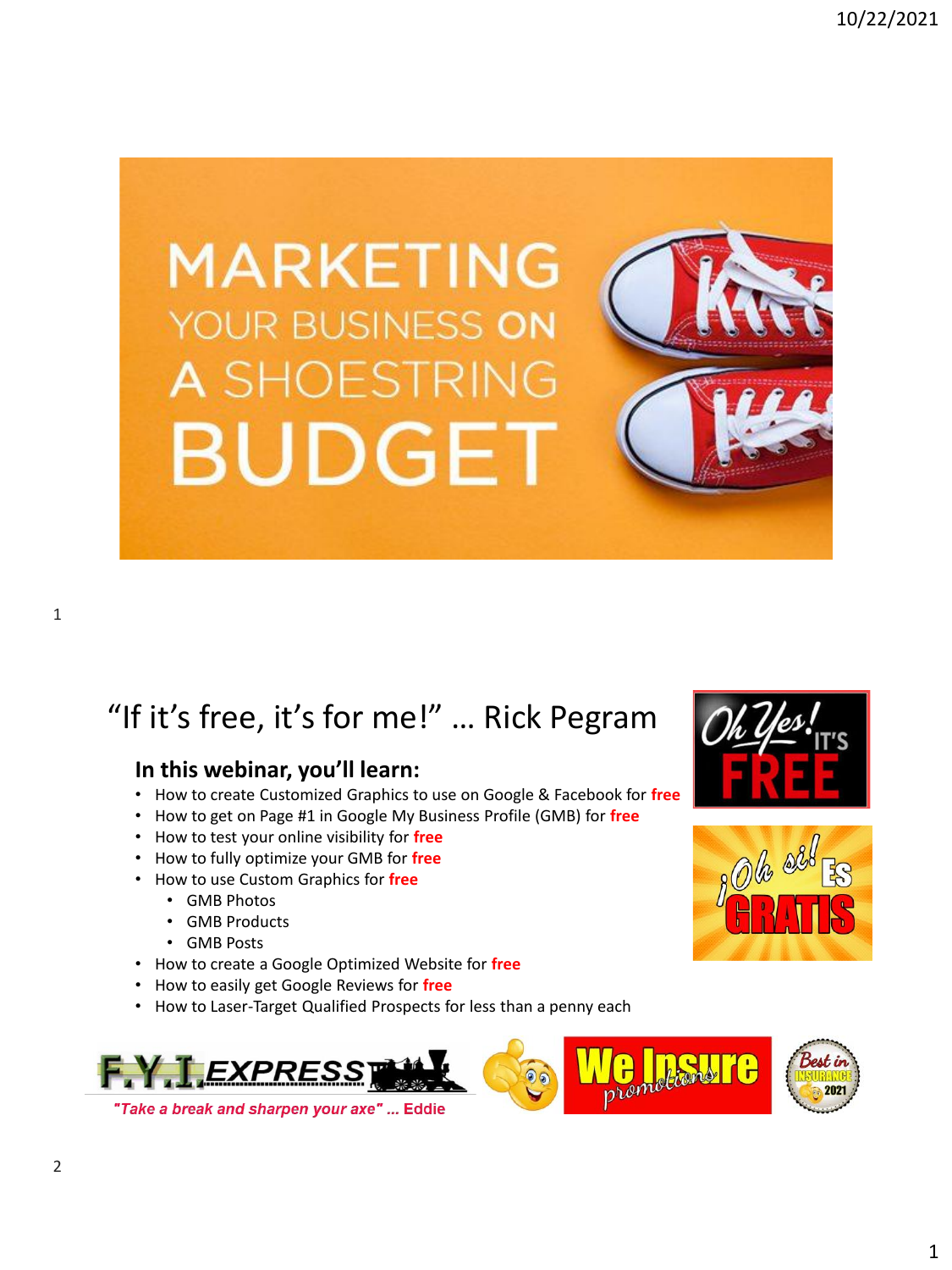### Potential Clients fit into one of two major groups



I use a combination of software to create custom photos, posts, products & videos.

[Laughingbird](https://laughingbirdsoftware.com/) (\$27) for graphics

[Speechelo](https://speechelo-offer.com/) (\$47) for text to speech voiceover

[Camtasia](https://www.techsmith.com/video-editor.html) (\$249.99) for video production

**[VEED](https://www.veed.io/login)** (\$144 yearly) for voiceover subtitles

But if you want free stuff, I highly recommend <https://www.canva.com/>

There you can create your own custom photos for your GMB listing

You can also get free photos from these websites:

[Pixabay](https://pixabay.com/)

**[Pexels](https://www.pexels.com/)** 

[UnSplash](https://unsplash.com/)

[Here's how to create a custom photo / video](https://www.canva.com/)

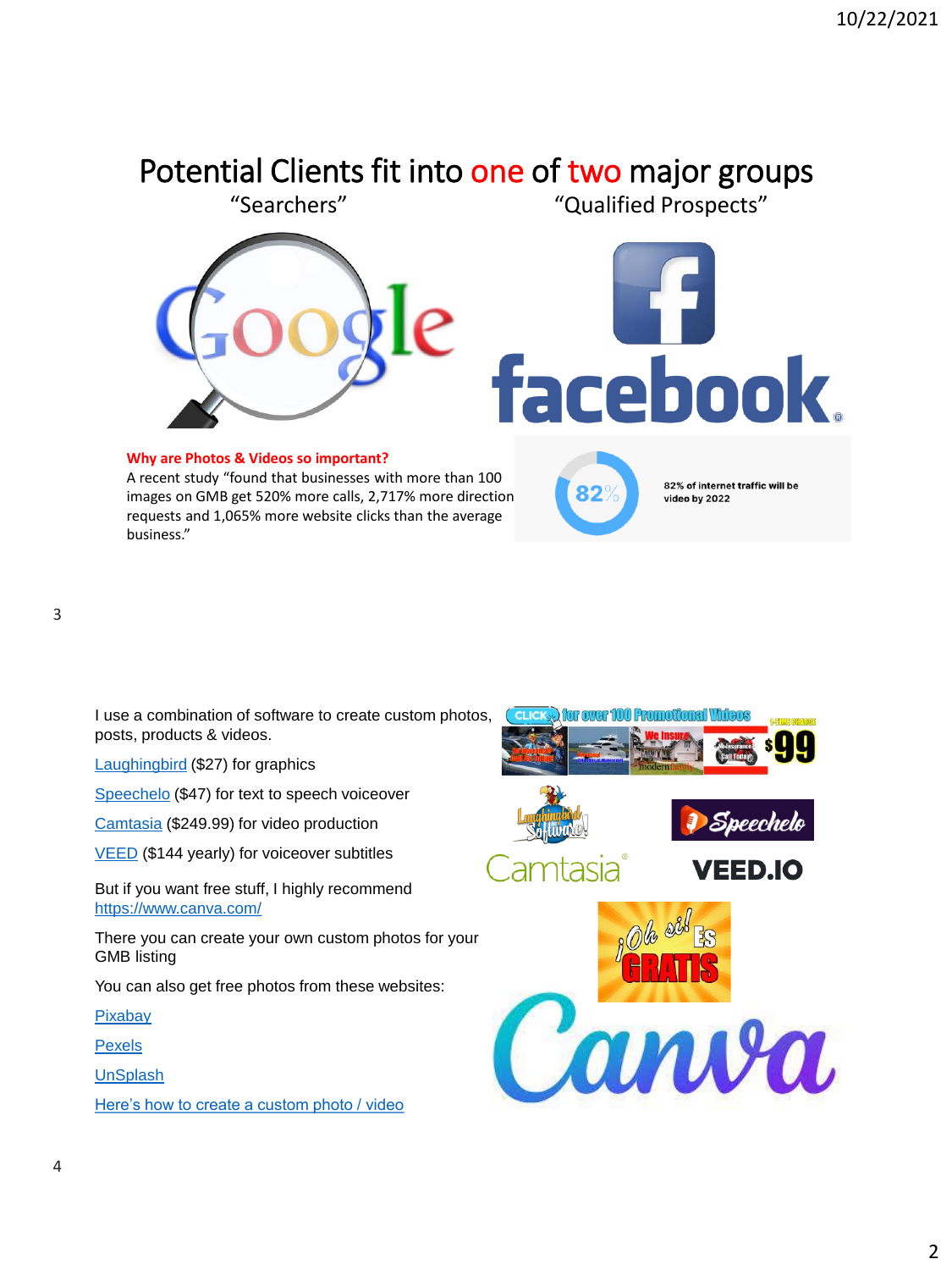#### **WHAT IS THE LOCAL 3-PACK?**

The Local 3-Pack is the top three localized results in a Google search. It appears on desktop, mobile and in maps, although in maps you are shown more than three results.

Those top three positions are highly coveted. Many users don't select "more places" or scroll too far on mobile, so the higher your business listing can appear the better.

How does Google choose who ranks in the top Local 3-Pack?

I say that it comes down to the big four:

- Google My Business Listing
- **Proximity**
- **Reviews**
- **Citations**



5

### IS YOUR AGENCY "INVISIBLE" TO SEARCHERS?

Ų.

#### **[Let's test your online visibility](https://google.com/) [https://Google.com](https://google.com/)**

Q commercial auto insurance





### CLAIM & OPTIMIZE YOUR GMB TO GET MORE ONLINE VISIBILITY FOR FREE

Everything you need to know at <https://www.google.com/business/faq/>

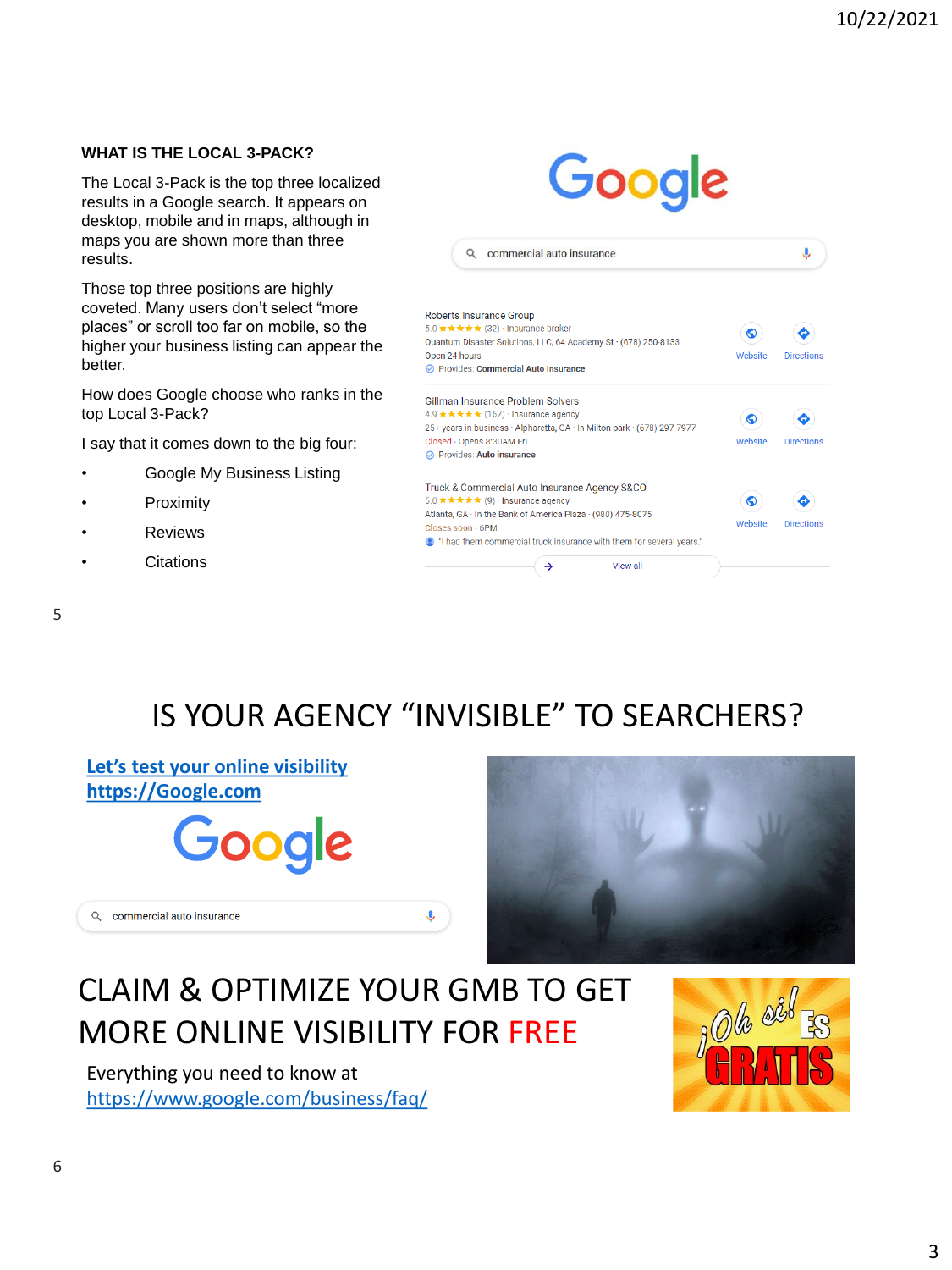#### **Your Google My Business profile (aka GMB) is your new home page.**

[Let's take a tour of a fully optimized Google My Business profile](https://business.google.com/insights/l/01171565085187841525) with contact information and update weekly with Photos, Products, & Posts



**BUT NOW I'LL SHOW YOU HOW TO DO IT YOURSELF FOR FREE!**

Here's how to use a custom photo in many places on your Google Profile.

Step #1: Open Your [Google My Business](https://business.google.com/dashboard/l/01171565085187841525) Dashboard Step #2: Choose from Dashboard Menu  $6<sup>3</sup>$ Step #3: Upload the Custom Photo Step #4: Update every 7 days

## **Now that was easy!**

**[How to create a Google](https://business.google.com/dashboard/l/01171565085187841525) Optimized Website for Free**



7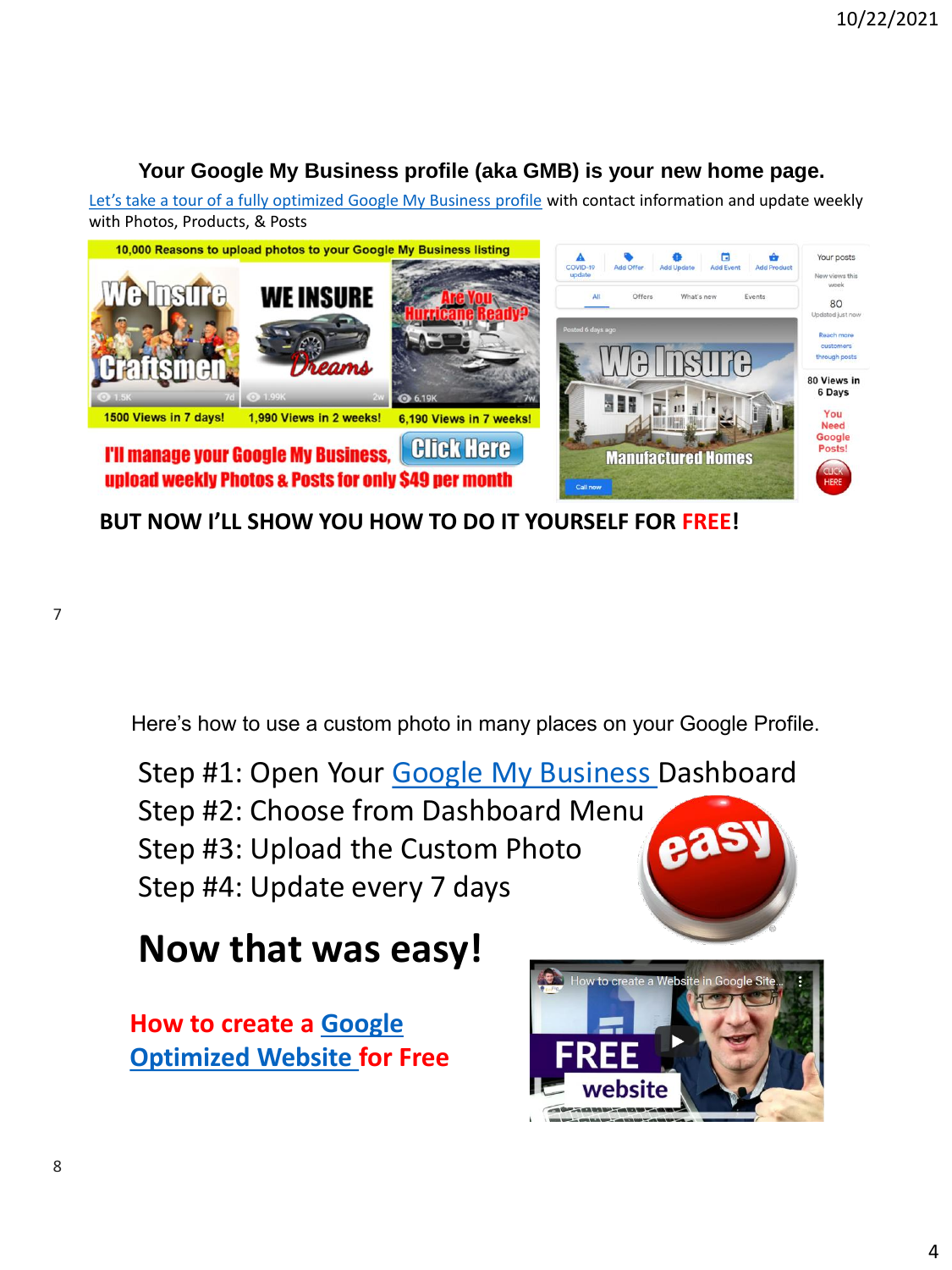# **[Google Review Link Generator](https://whitespark.ca/google-review-link-generator/)**

How to easily get Google Reviews

- How to create a Google Review Direct Link
- <https://whitespark.ca/google-review-link-generator/>
- How to create a Custom Google Review Link
- <https://bitly.com/>
- How to convert the Review Link into a Quick Response (QR) Code
- <https://www.qrstuff.com/>

Put the links everywhere:

E-mail signature

**Website** 

At your desk facing clients





If done correctly and updated weekly, **GMB is Your New Home Page.**

**There will be no need to go to your website**

9



[https://www.facebook.com/](https://www.facebook.com/We-Insure-102466788712347) We-Insure-102466788712347

#### **HOW TO LASER-TARGET QUALIFIED PROSPECTS**

Step #1: What is the objective? (example, Insurance for Skilled Workers' Vehicles)

Step #2: What are the characteristics of the Ideal Qualified Prospect? (areas served by agency, Skilled Workers) Step #3: Create photos or video demonstrating the insurance product. (Electricians, Landscapers, Carpenters, etc.) Step #4: State the problem (need insurance for jobs) Step #5: Offer the solution (design package based on their needs) Step #6: Call to Action (CTA) (Contact agency info)